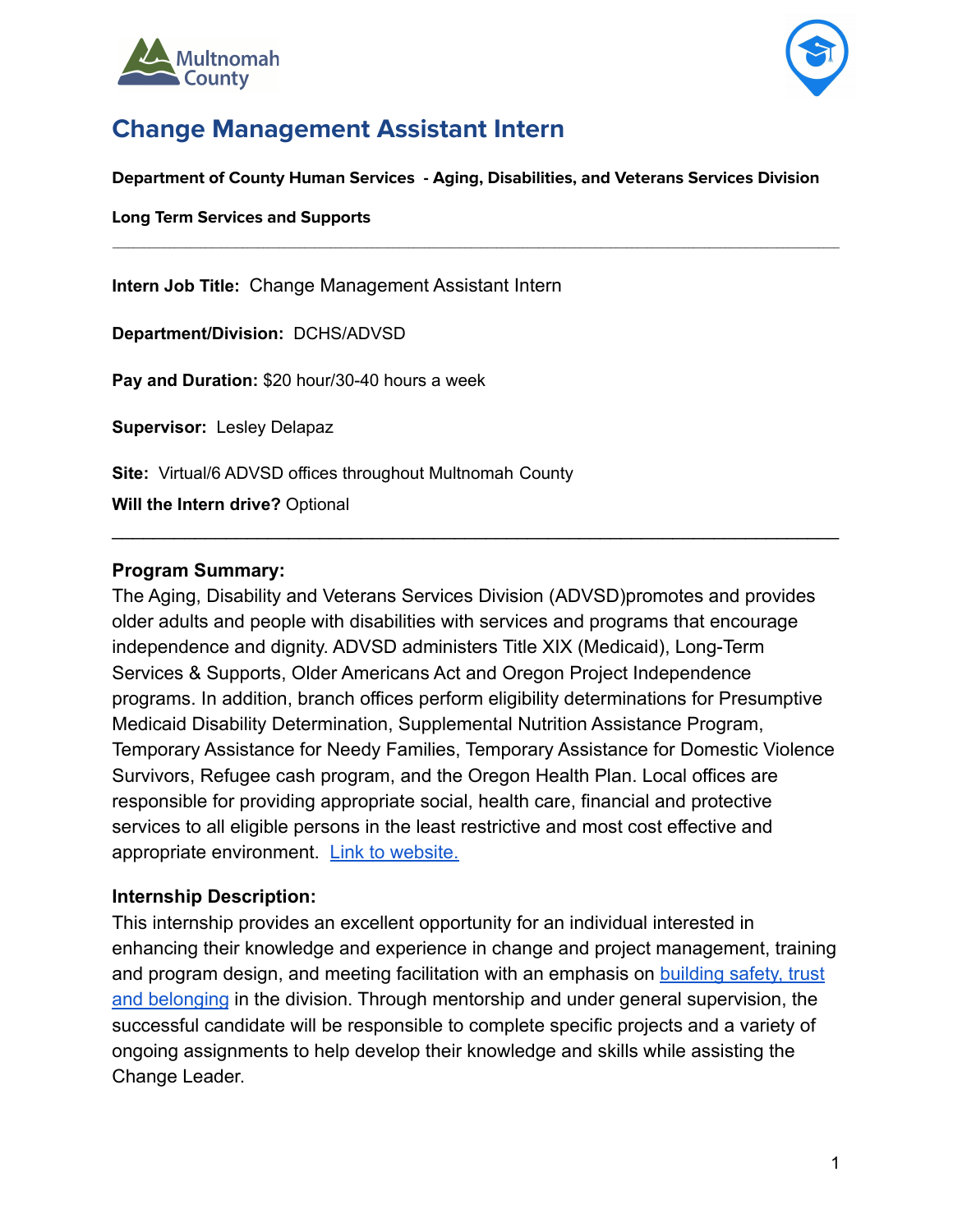



### **Some of the various projects and responsibilities may include:**

*Communication*

- Design a communication plan that reaches a diverse stakeholder group utilizing websites, email, and other media
- Create, edit, and share communication content
- Maintain open communication with local Self Sufficiency Change Leader

#### *Facilitation*

- Prepare and give presentations using various software programs, including PowerPoint and Google Slides
- Develop skills in active listening and having difficult conversations
- Develop, plan and facilitate small and large group activities that encourage BIPOC staff attendance and participation

### *Meetings and Workgroups*

- Gain exposure via active participation in meetings, trainings, workshops, and collaboration across multiple agencies in the government sector, specifically Multnomah County Department of Human Services and Oregon Department of Human Services
- Work collaboratively with other interns and staff at both county and state level
- Identify and coordinate training and learning opportunities for staff

## *Change and Project Management*

- Research, design, and facilitate communications/training: "Intersections of change management and project management"
- Support the organization of a digital archive of Change Leader body of work
- Generate a recommendation document and presentation at the culmination of the internship for presentation to ADVSD staff

### **Skills and Abilities**

*Required*

- Comfort navigating established and new technology platforms
- Excellent writing, editing, and research skills
- Ability to work cooperatively and develop effective working relationships with diverse work groups
- Ability to communicate effectively via phone, email, virtually, or in person
- Strong interpersonal, person-centered and culturally responsive skills
- Respect for and ability to work with individuals with varying life experiences
- An ability to incorporate a racial equity lens into all internship functions and considerations
- Self-directed and organized with ability to set timelines and meet goals
- Commitment to maintaining confidentiality and professionalism
- Creative self-starter who enjoys a collaborative work environment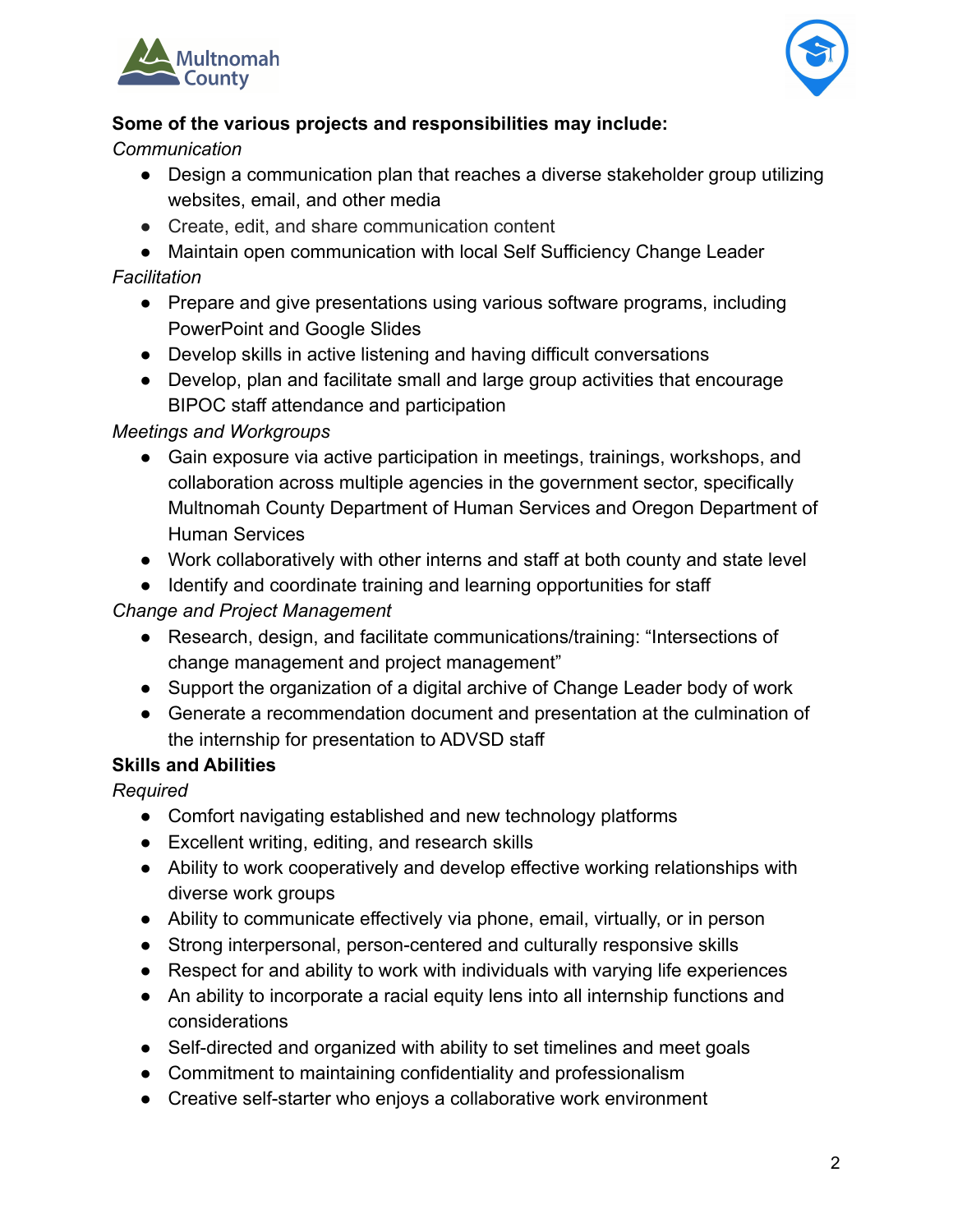



#### *Useful*

- Ability to prepare written materials using various software tools
- Ability to frame and draft cogent messages
- Application of popular education principles in the development of trainings for adult learners
- Application of an equity lens in program and training design
- Pursuing an undergraduate or graduate degree in communications, change management, organizational development, or other related field
- Working knowledge of Google applications (Docs, Drive, Forms, Slides, Sites, etc.), MS Windows, PC environment, MS Word, & Excel

### **Working Conditions of the Job:**

- This is a majority sedentary position
- Problem-solving: Problems are typically recurring and routine and are solved using established practices, policies, procedures and instructions
- Management of stressful situations: Contact with people in highly stressful or emotional situations.

### **Time/Schedule Requirements:**

A weekly Monday – Thursday schedule with flexibility, if needed

### **Internship Outcomes:**

- Opportunity to
	- Develop project management and change management skills
	- Work with staff ranging from reception to executive leadership
	- Incorporate equity and inclusion lens into government settings

**COVID-19 Vaccination Requirement:** To protect the health of the community and employees, Multnomah County requires employees to be fully vaccinated against COVID-19 or have an approved medical or religious exception as a qualification of employment.

The rule applies to all employees, as allowable by law. Candidates who receive an offer of County employment must provide proof of vaccination upon hire or submit an exception request prior to their start date.